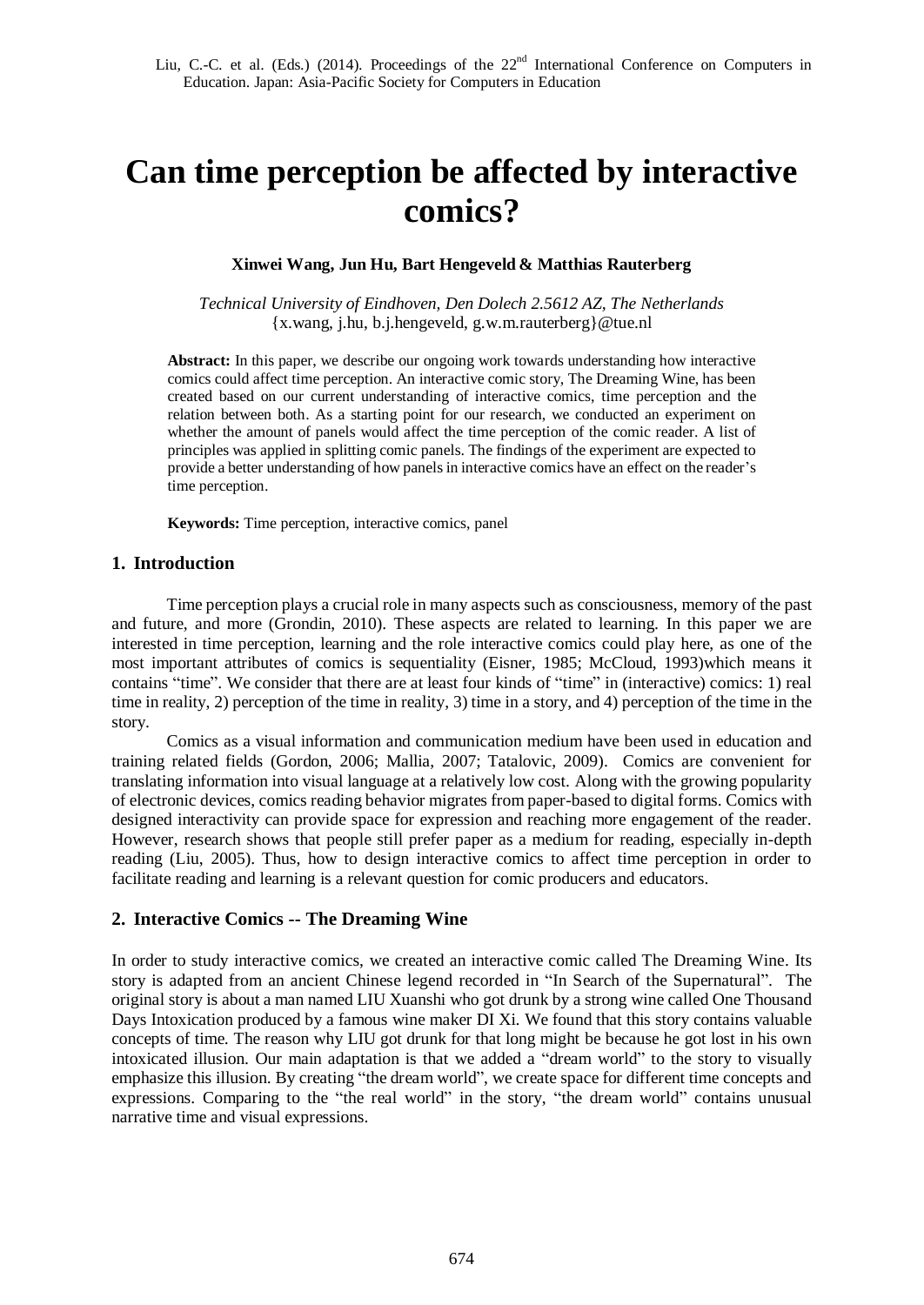## *2.1 Story structure*

The plot of the story contains mainly 3 parts: events in the "real world", events in "the dream world" and events back to the "real world". The finished comic story (Figure 1) contains 20 pages with 104 panels in black and white. See Table 1 for the page and panel distribution according to this plot:



|                                      |           | Events in Events in Back | to        |
|--------------------------------------|-----------|--------------------------|-----------|
|                                      | the "real | "the                     | the "real |
|                                      | world"    | dream                    | world"    |
|                                      |           | world"                   |           |
| Page No.                             | $1-5$     | $6 - 13$                 | $14 - 20$ |
| Panel No.                            | 001-025   | 026-068                  | 069-104   |
| Table 1. Dave and nonel distribution |           |                          |           |

Figure 1. Samples of the finished comic story. Table 1: Page and panel distribution.

## *2.2 Experimenting with panels*

There are several factors that can influence the reader's time perception in reading interactive comics, such as panel arrangement, narrative and interactivity. Cohn (Cohn, 2013) divided comic strips into units, visualized as panels or combinations of panels. One of our assumptions is that the reader's time perception can be affected by the amount of the panels in comics. To experiment with this assumption, we have created a second version of "The Dreaming Wine", a variation of the first version with more panels, by splitting the original panels but keeping the same context as much as possible.

## *2.2.1 Panel splitting*

According to McCloud (1993)one single comic panel can possess a period of time. This means time in a panel is divisible, as a period of time can be divided into smaller periods of time. Under the premise of maintaining the same narrative, the same amount of visual information and reading fluency, we tried to split the original comics with 104 panels into 173 panels, following these principles:

- Introduction, talking and thinking: can be split at possible transitions. (Figure 2A)
- Conversations inside a panel can be split at the turns. Chu et al. discussed how to optimize speech balloon according to number of words and emotion embedded in subtitles in their research of generating comics from videos (Chu & Yu, 2013). We adapted their conversation splitting methods in to this principle. See Figure 2B.
- Movements inside a panel can be split at the changes. See Figure 2C. Note: Onomatopoeia visual words that indicates source of the sound. In comics, onomatopoeia usually happens when there is movement. Therefore, it can be seen as a sign of splitting.
- Silent moments: there are several panels that can be partially replicated to create silent moments. This kind of splitting is subjective and can be created either before or after the original panel. See Figure 2D.
- Exceptions: If the splitting influences clarity of image (mostly because the size of the original panel is already small), the panel shouldn't be split. If there is conversation happening in introduction, to keep the introduction complete, the panel shouldn't be split. See Figure 2E.



Figure 2.Panel splitting principles.

## *2.2.2 Experiment setting*

We conducted a between-group experiment using the two variations of "The Dreaming Wine". The